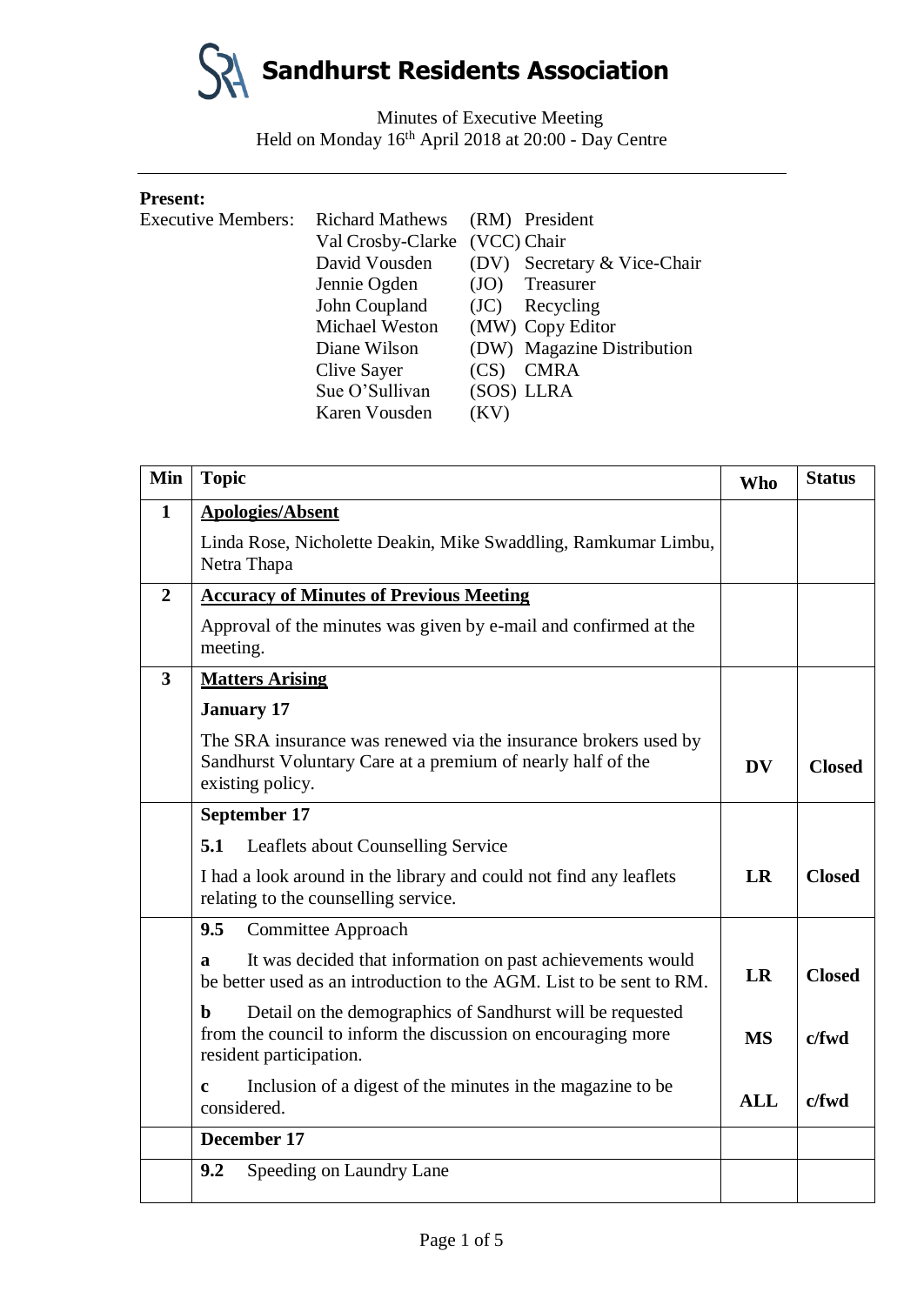

| Min | <b>Topic</b>                                                                                                                                                                                                                                                                                                                                                                                              | <b>Who</b>    | <b>Status</b> |
|-----|-----------------------------------------------------------------------------------------------------------------------------------------------------------------------------------------------------------------------------------------------------------------------------------------------------------------------------------------------------------------------------------------------------------|---------------|---------------|
|     | Jean Bettison, Michael Brossard and Clive Sayer would be using the<br>speed gun on 25 <sup>th</sup> May to monitor traffic speed along Yorktown<br>Road.                                                                                                                                                                                                                                                  | $\mathbf{CS}$ | c/fwd         |
|     | <b>February 18</b>                                                                                                                                                                                                                                                                                                                                                                                        |               |               |
|     | 5.1<br><b>St Michaels Winspire Project</b>                                                                                                                                                                                                                                                                                                                                                                |               |               |
|     | A letter has been received from St Michaels inviting us to contribute<br>again to the Winspire project. After some discussion it was<br>unanimously agreed that, providing the previous donation was more<br>than a year ago, $\pounds1,000$ would be given.                                                                                                                                              | <b>JO</b>     | <b>Closed</b> |
|     | Following the meeting it was confirmed that the previous donation<br>was over 12 months ago.                                                                                                                                                                                                                                                                                                              |               |               |
|     | 5.2<br>Motorsport team                                                                                                                                                                                                                                                                                                                                                                                    |               |               |
|     | An application for a donation to a motorsport for $£4,000$ towards the<br>cost and upkeep of a car for motorsport racing has been received by<br>email. The committee felt that this type of sponsorship is not really<br>in keeping with the sort of donation that we get involved in. We<br>could offer a half page free in the magazine for the applicant to put<br>his plea for sponsorship in there. | <b>MS</b>     | <b>Closed</b> |
|     | 5.3<br>Freedom March                                                                                                                                                                                                                                                                                                                                                                                      |               |               |
|     | Sandhurst Town Council have asked for contributions towards the<br>costs of running the Freedom March fun day on 23 <sup>rd</sup> June 2018.<br>Options available were £3,500 for the main stage; £2,500 for the<br>evening fireworks and $£1,000$ for printing of programmes.                                                                                                                            |               |               |
|     | The option of printing programmes was of interest, but this was to<br>be 1 of 4 sponsors for the programme, a total of £4,000. As the SRA<br>magazine costs around £2,500 to produce 8000 52-page colour<br>booklets, this seems extravagant. More information is required<br>before any commitment is made.                                                                                              |               |               |
|     | It was unclear exactly how STC were allocating funds contributed.<br>However, after some discussion it was felt that the SRA should<br>make some form of contribution and it was agreed to contribute<br>£1,000 toward the whole event.                                                                                                                                                                   |               |               |
|     | Proposed by RM Seconded by SOS                                                                                                                                                                                                                                                                                                                                                                            |               |               |
|     | The committee discussed Ramkumar's comments after he had<br>9.1<br>to leave, and some questions were raised about the requirements of<br>the community. RL will be contacted to obtain further clarification.                                                                                                                                                                                             | LR            | <b>Closed</b> |
|     | Following the meeting: A reply to the email has been received and<br>copied to the committee.                                                                                                                                                                                                                                                                                                             |               |               |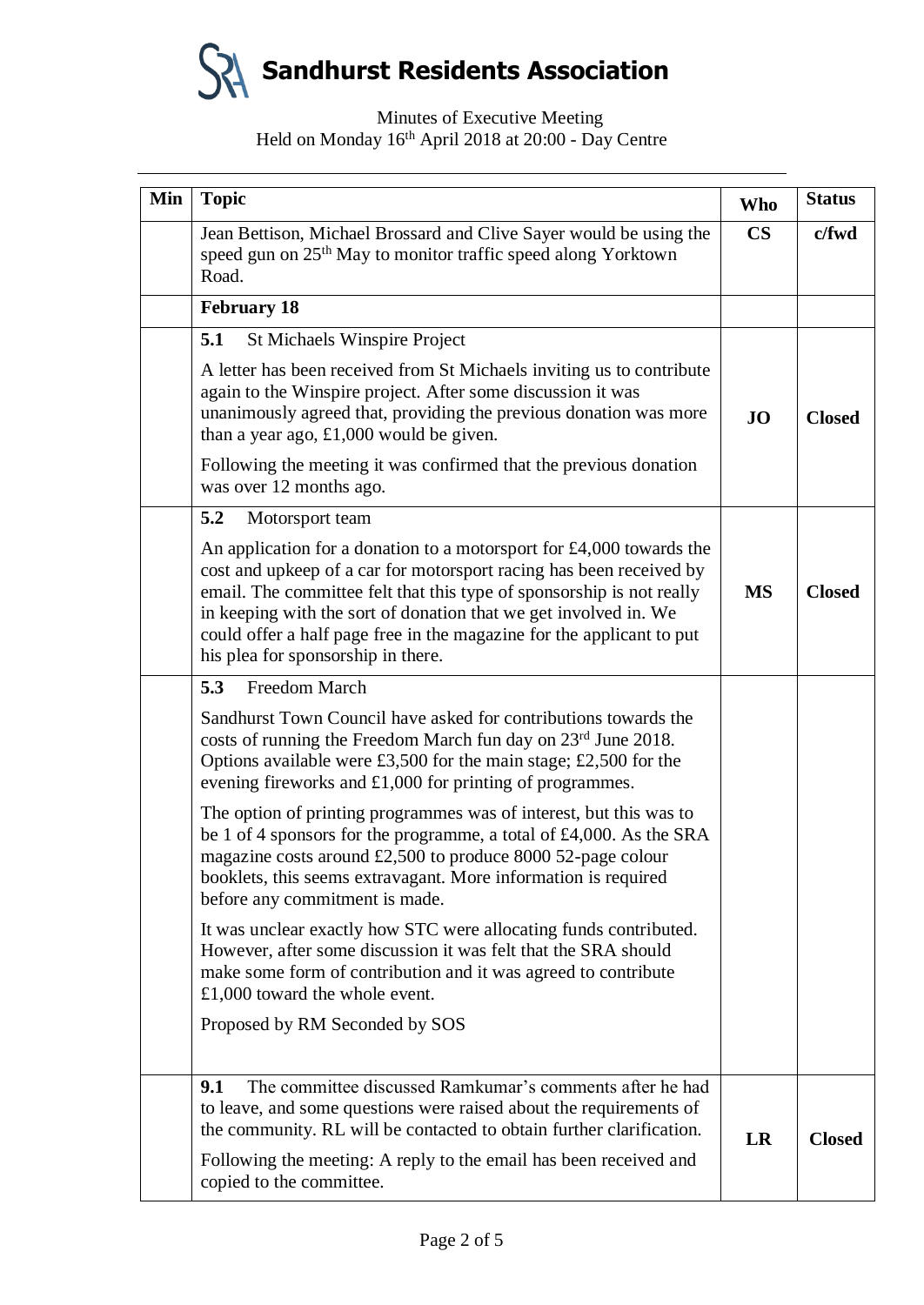**Sandhurst Residents Association**

| Min                     | <b>Topic</b>                                                                                                                                                                                                                                                                                                                                                                                                                          |                                                                                                                                                                                                                                                                                                                                                                                                                                                       | <b>Who</b> | <b>Status</b> |
|-------------------------|---------------------------------------------------------------------------------------------------------------------------------------------------------------------------------------------------------------------------------------------------------------------------------------------------------------------------------------------------------------------------------------------------------------------------------------|-------------------------------------------------------------------------------------------------------------------------------------------------------------------------------------------------------------------------------------------------------------------------------------------------------------------------------------------------------------------------------------------------------------------------------------------------------|------------|---------------|
|                         | 9.2<br>Establish whether English lessons are still available for the<br>Nepalese. It was confirmed that there are monthly classes at the<br><b>Baptist Church</b>                                                                                                                                                                                                                                                                     |                                                                                                                                                                                                                                                                                                                                                                                                                                                       | <b>SOS</b> | c/fwd         |
| $\overline{\mathbf{4}}$ | <b>Treasurer's Report</b>                                                                                                                                                                                                                                                                                                                                                                                                             |                                                                                                                                                                                                                                                                                                                                                                                                                                                       |            |               |
|                         | Figures as at                                                                                                                                                                                                                                                                                                                                                                                                                         |                                                                                                                                                                                                                                                                                                                                                                                                                                                       |            |               |
|                         | <b>Current Account</b>                                                                                                                                                                                                                                                                                                                                                                                                                | £3,858.26                                                                                                                                                                                                                                                                                                                                                                                                                                             |            |               |
|                         | <b>Reserve Account</b>                                                                                                                                                                                                                                                                                                                                                                                                                | £25,419.66                                                                                                                                                                                                                                                                                                                                                                                                                                            |            |               |
|                         | <b>Total</b>                                                                                                                                                                                                                                                                                                                                                                                                                          | £29,277.92                                                                                                                                                                                                                                                                                                                                                                                                                                            |            |               |
| 5                       | <b>Donations</b>                                                                                                                                                                                                                                                                                                                                                                                                                      |                                                                                                                                                                                                                                                                                                                                                                                                                                                       |            |               |
|                         |                                                                                                                                                                                                                                                                                                                                                                                                                                       | A request from Ann Weston was put forward for funds toward the<br>Wednesday Welcome Club. This is a small club which meets on the<br>first Wednesday of each month and provides an opportunity for<br>mainly lonely/elderly/disabled individuals to interact and socialise<br>with others. It is run by individuals on a voluntary basis. It was<br>agreed to donate £500, proposed by RM and seconded by SOS.                                        |            |               |
|                         | It was noted that this not in line with our normal criteria for making<br>donations, which is for specific projects. After some discussion it<br>was agreed that we should look to the constitution to see if there<br>were specific requirements applicable. Given the current austerity<br>environment and the cutting back of local government funding the<br>committee recognised that we should be more flexible for the future. |                                                                                                                                                                                                                                                                                                                                                                                                                                                       |            |               |
|                         |                                                                                                                                                                                                                                                                                                                                                                                                                                       | A request was also made by David Vousden in respect of the Day<br>Centre for £750 for a new laptop. The new controlled access doors<br>required additional software to enable the key fobs to be<br>programmed and the small laptop was not adequate in both memory<br>and operating programme. DV explained more about the<br>background and after some discussion the donation was agreed by a<br>majority vote. Proposed by SOS and seconded by CS | DV/JO      |               |
| 6                       | <b>Magazine</b>                                                                                                                                                                                                                                                                                                                                                                                                                       |                                                                                                                                                                                                                                                                                                                                                                                                                                                       |            |               |
|                         |                                                                                                                                                                                                                                                                                                                                                                                                                                       | An issue had arisen with the last magazine in connection with an<br>article on re-cycling. This has been resolved and steps put in place<br>to ensure that this would not happen in the future.                                                                                                                                                                                                                                                       |            |               |
|                         | contributions for articles.                                                                                                                                                                                                                                                                                                                                                                                                           | The next issue was under way and Michael Weston asked for                                                                                                                                                                                                                                                                                                                                                                                             |            |               |
| 7                       | <b>Website</b>                                                                                                                                                                                                                                                                                                                                                                                                                        |                                                                                                                                                                                                                                                                                                                                                                                                                                                       |            |               |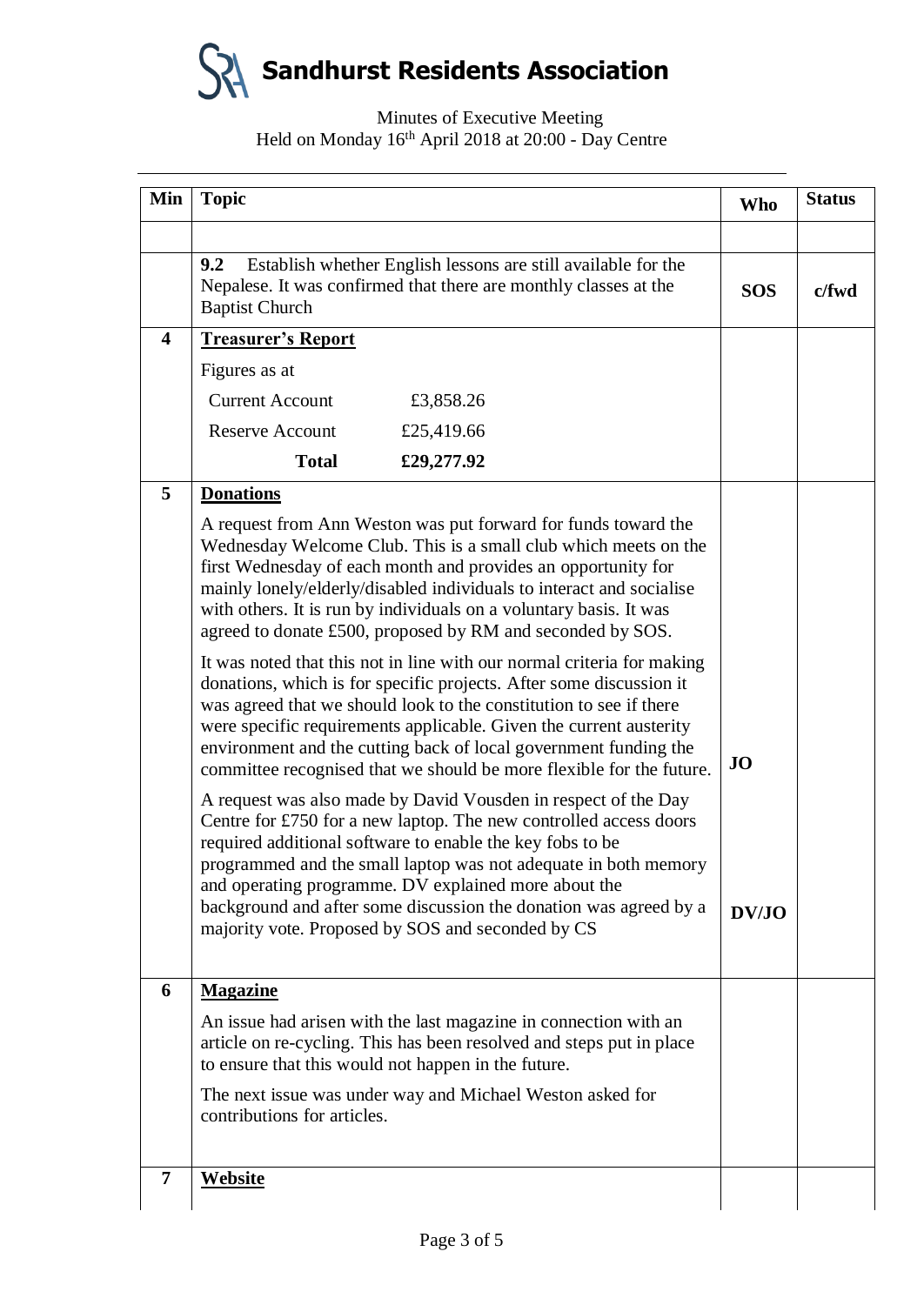**Sandhurst Residents Association**

| Min              | <b>Topic</b>                                                                                                                                                                                                                                                                                                                                                                                         | Who | <b>Status</b> |
|------------------|------------------------------------------------------------------------------------------------------------------------------------------------------------------------------------------------------------------------------------------------------------------------------------------------------------------------------------------------------------------------------------------------------|-----|---------------|
|                  | All updated.                                                                                                                                                                                                                                                                                                                                                                                         |     |               |
| 8                | <b>Recycling</b>                                                                                                                                                                                                                                                                                                                                                                                     |     |               |
|                  | Nothing to report                                                                                                                                                                                                                                                                                                                                                                                    |     |               |
| $\boldsymbol{9}$ | $\overline{AOB}$                                                                                                                                                                                                                                                                                                                                                                                     |     |               |
|                  | CS commented on the disruption that the changes to access on the<br>path by Pistachio's was causing to the Gardening Club and others.<br>RM explained that at the recent Liaison Meeting STC had explained<br>that the regular incursions by travellers parking caravans illegally<br>was incurring considerable costs and that the only way to prevent<br>this was by installing controlled access. |     |               |
|                  | It was understood that the new footbridge over the Blackwater was<br>in hand but had been delayed by various agencies having to be<br>involved. It was understood that funds have now been made<br>available and a contract for construction was being awarded. One of<br>the issues was the difficult of access to the site for appropriate<br>lifting gear.                                        |     |               |
|                  | The meeting closed at 21.40 hrs                                                                                                                                                                                                                                                                                                                                                                      |     |               |